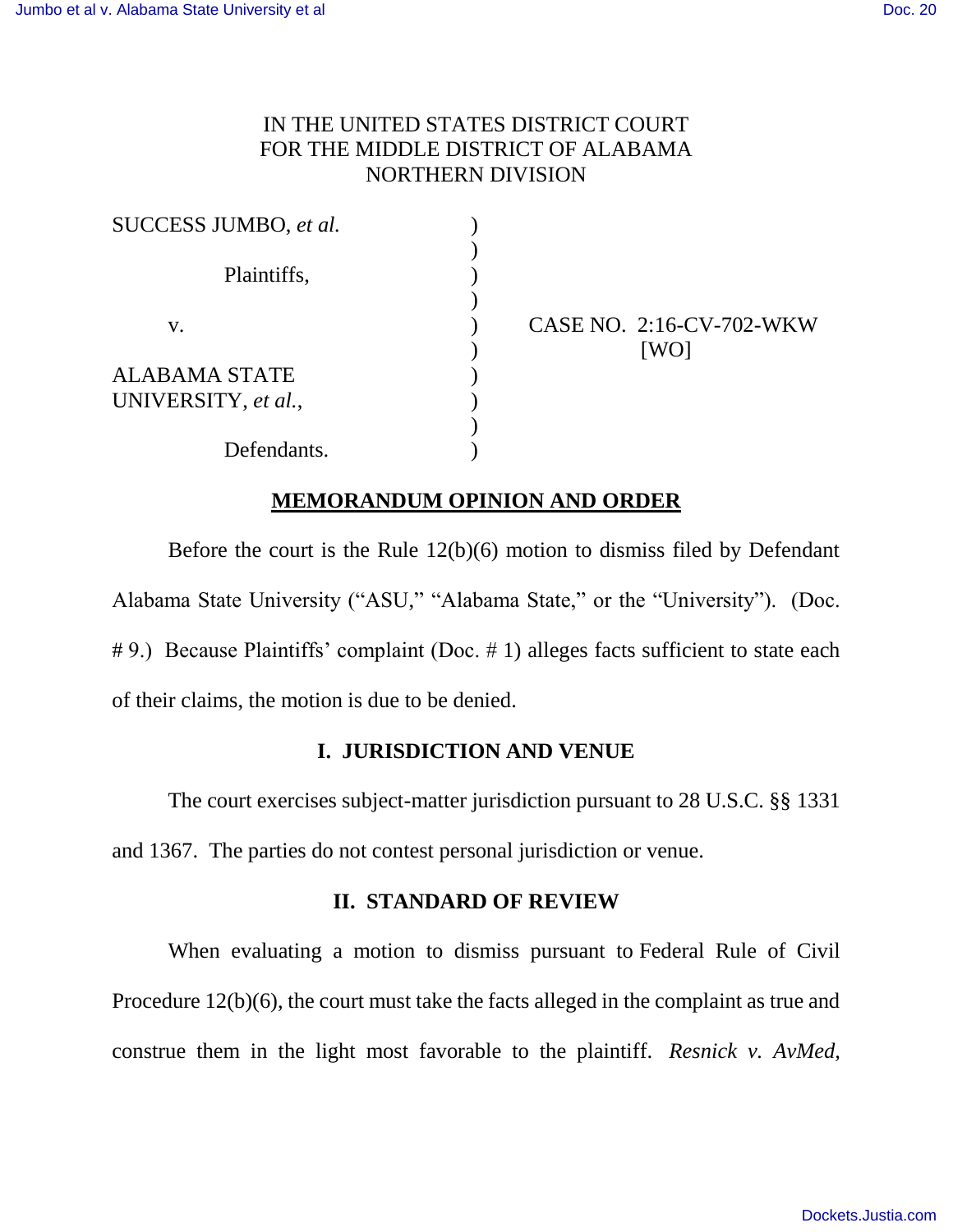*Inc.,* 693 F.3d 1317, 1321–22 (11th Cir. 2012). To survive Rule 12(b)(6) scrutiny, "a complaint must contain sufficient factual matter, accepted as true, to 'state a claim to relief that is plausible on its face.'" *Ashcroft v. Iqbal,* 556 U.S. 662, 678 (2009) (quoting *Bell Atl. Corp. v. Twombly,* 550 U.S. 544, 570 (2007)). "[F]acial plausibility" exists "when the plaintiff pleads factual content that allows the court to draw the reasonable inference that the defendant is liable for the misconduct alleged." *Id.* (citing *Twombly,* 550 U.S. at 556). A Rule 12(b)(6) motion tests the sufficiency of a complaint; it is not a vehicle to litigate questions of fact. *See Harper v. Lawrence Cty., Ala.*, 592 F.3d 1227, 1232 (11th Cir. 2010). However, exhibits attached to the complaint are also properly considered in the 12(b)(6) inquiry. *Weeks v. Wyeth, Inc.*, 120 F. Supp. 3d 1278, 1283 (M.D. Ala. 2015) (citing *Thaeter v. Palm Beach Cty. Sheriff's Office*, 449 F.3d 1342, 1352 (11th Cir. 2006)).

### **III. BACKGROUND**

The Federal Republic of Nigeria offers its citizens sponsorship to attend school abroad. (Doc.  $\# 1 \P 2$ .) These sponsorships cover the full cost of attendance: Nigeria foots the bill for the sponsored students' "tuition, fees, health insurance, room and board, textbooks, and miscellaneous personal costs." (Doc.  $\#$  1 ¶ 2, 4.) A few dozen of these sponsored students ended up at Alabama State University, leading to the dispute before the court today.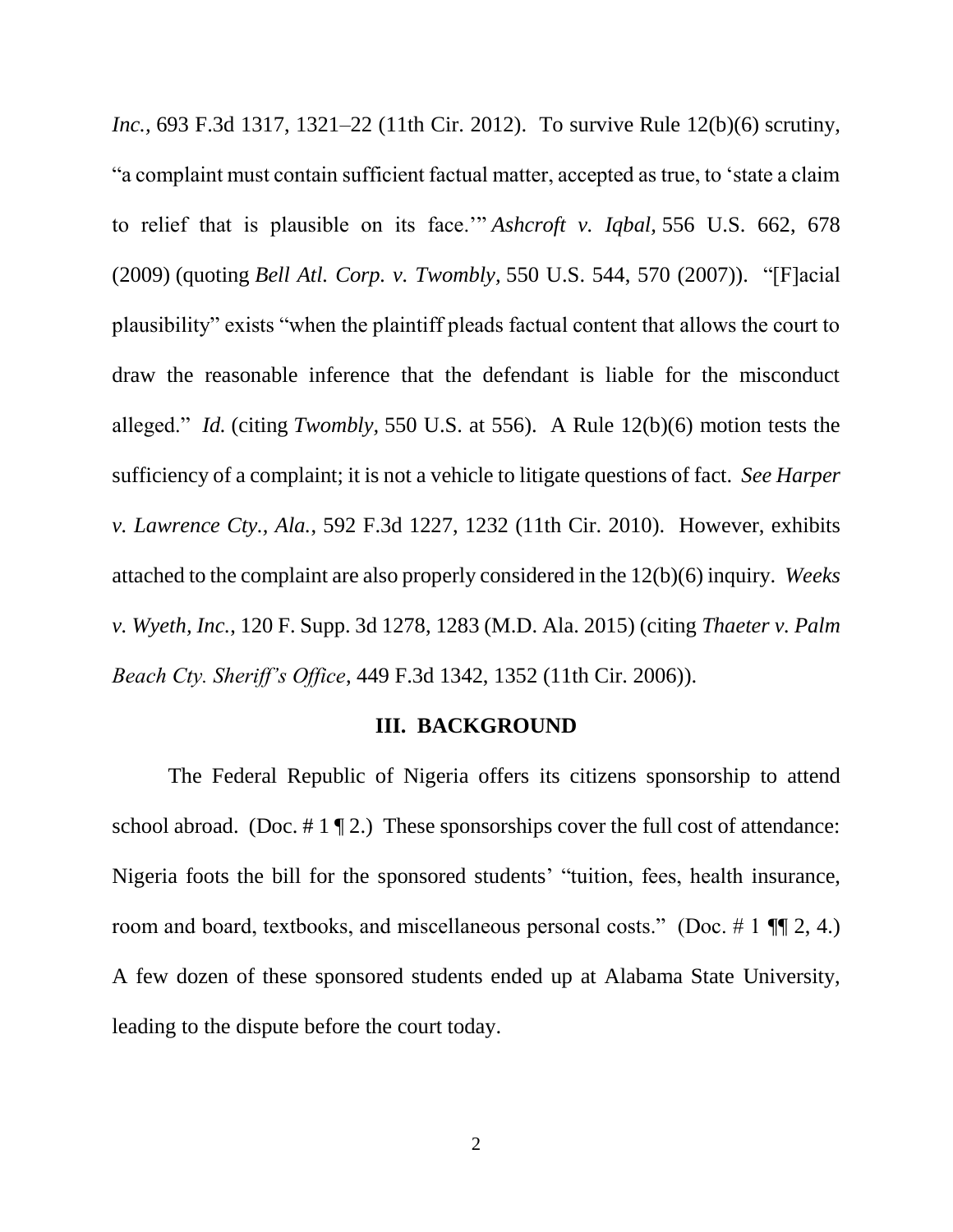Under its arrangement with ASU, Nigeria remitted sponsorship money directly to the University with the proviso that any funds not used for tuition or other fees be disbursed to the sponsored students to cover their sundry personal expenses. (Doc. # 1 ¶ 17.) Plaintiffs, thirty-seven Nigerian citizens enrolled at Alabama State University (collectively, the "Students" or the "Plaintiff Students"), filed suit on August 25, 2016, claiming that the University wrongfully converted their sponsorship money for its own use. (Doc.  $# 1$ .) The Students bring four claims against the University: (1) national-origin discrimination in violation of Title VI of the Civil Rights Act of 1964; (2) breach of fiduciary duty in the University's conversion of the sponsorship money; (3) breach of the University's contract with Nigeria, enforceable by the Students due to their status as third-party beneficiaries; and (4) unjust enrichment.

Assuming the truth of the Students' factual allegations, *Resnick*, 693 F.3d 1321–22, the facts of the case are as follows. After depositing the Students' sponsorship money for the 2013–14 school year in their financial accounts with the University, Alabama State prevented the Students from accessing the money for any purpose other than to repay school expenses. (Doc.  $\# 1 \P 10$ .) Not only did the University bar the free spending of the Students' sponsorship money, it allegedly used the Students' financial accounts as a slush fund to pay for expenses unrelated to the Students or their education. (Doc.  $\# 1$  at  $\P$  10.) Sometime around the fall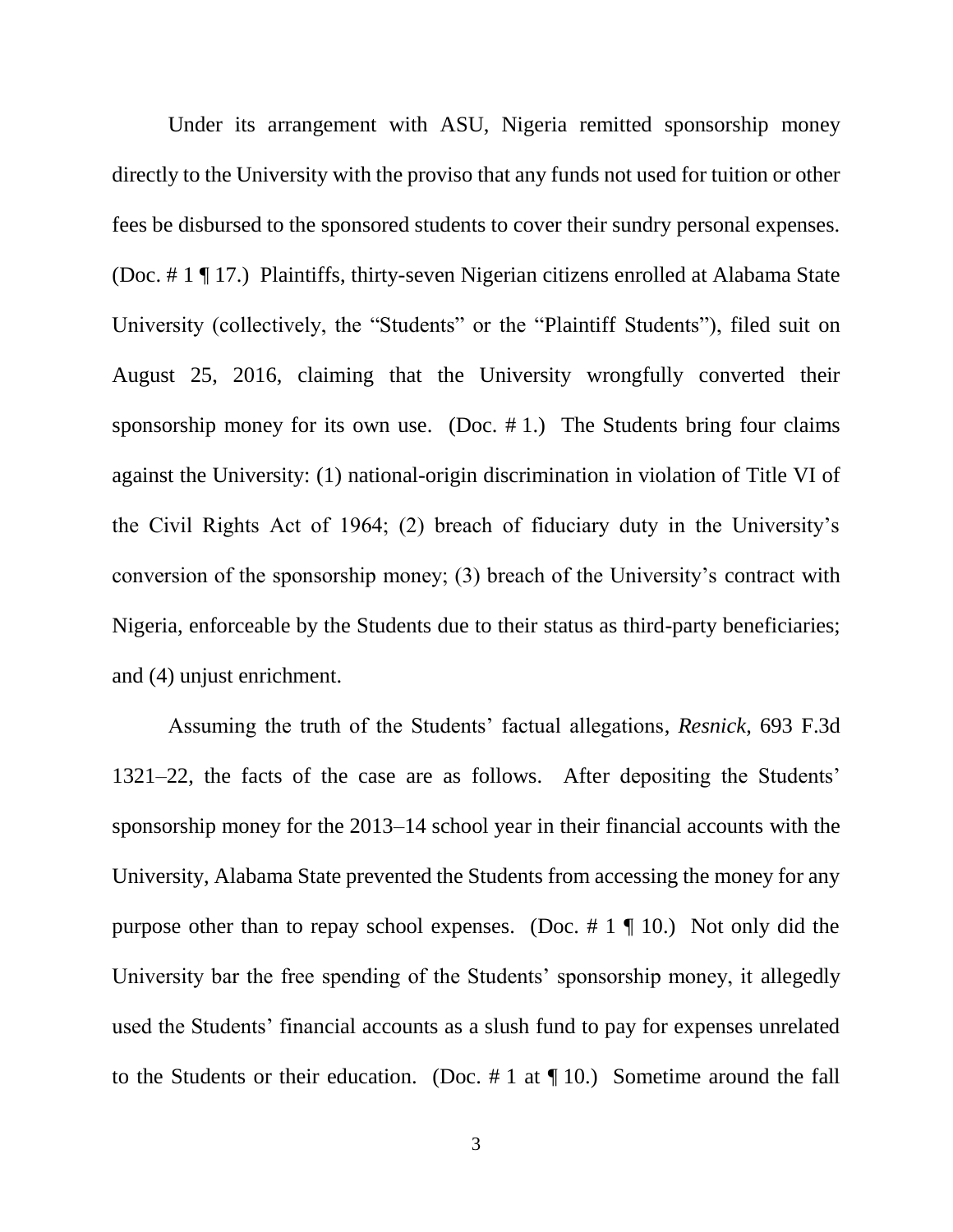semester of 2014, Alabama State went so far as to empty the Students' accounts of the sponsorship money, purportedly because Nigeria had not yet paid the University for the Students' 2014–15 enrollment. (Doc. # 1 at  $\P$  11.) But on its eventual receipt of the sponsorship money, the University continued to withhold the '13–14 sponsorship money and refused to deposit any of the '14–15 money in the Students' accounts. (Doc. # 1 ¶ 12.) Pockets empty, the Students reached out to Kingsley K. KuKu, Special Adviser to the President of the Niger Delta, asking him to right the University's wrongs. (Doc.  $\# 1 \P 13$ .) Mr. KuKu duly wrote the University on May 15, 2015, asking that the credit balances earmarked for the Students' tuition be carried over to help pay for the next semester and that the remaining credit balances be refunded to the Students. (Doc. # 1-1.) The University ignored Mr. KuKu's request. (Doc.  $\# 1 \P 14$ .)

In November of 2015, counsel for the Students wrote the President and Provost of the University, demanding that the Students be given their sponsorship money. (Doc. # 1 ¶ 15.) Two months later, University general counsel wrote back to the Students to inform them that, because "[t]here [wa]s no financial agreement between the University and the [Plaintiff Students]," they would get nothing. (Doc. # 1-3.) Plaintiffs filed suit later that year, but their case was dismissed without prejudice for want of subject-matter jurisdiction. *Jumbo v. Ala. State Univ.*, No.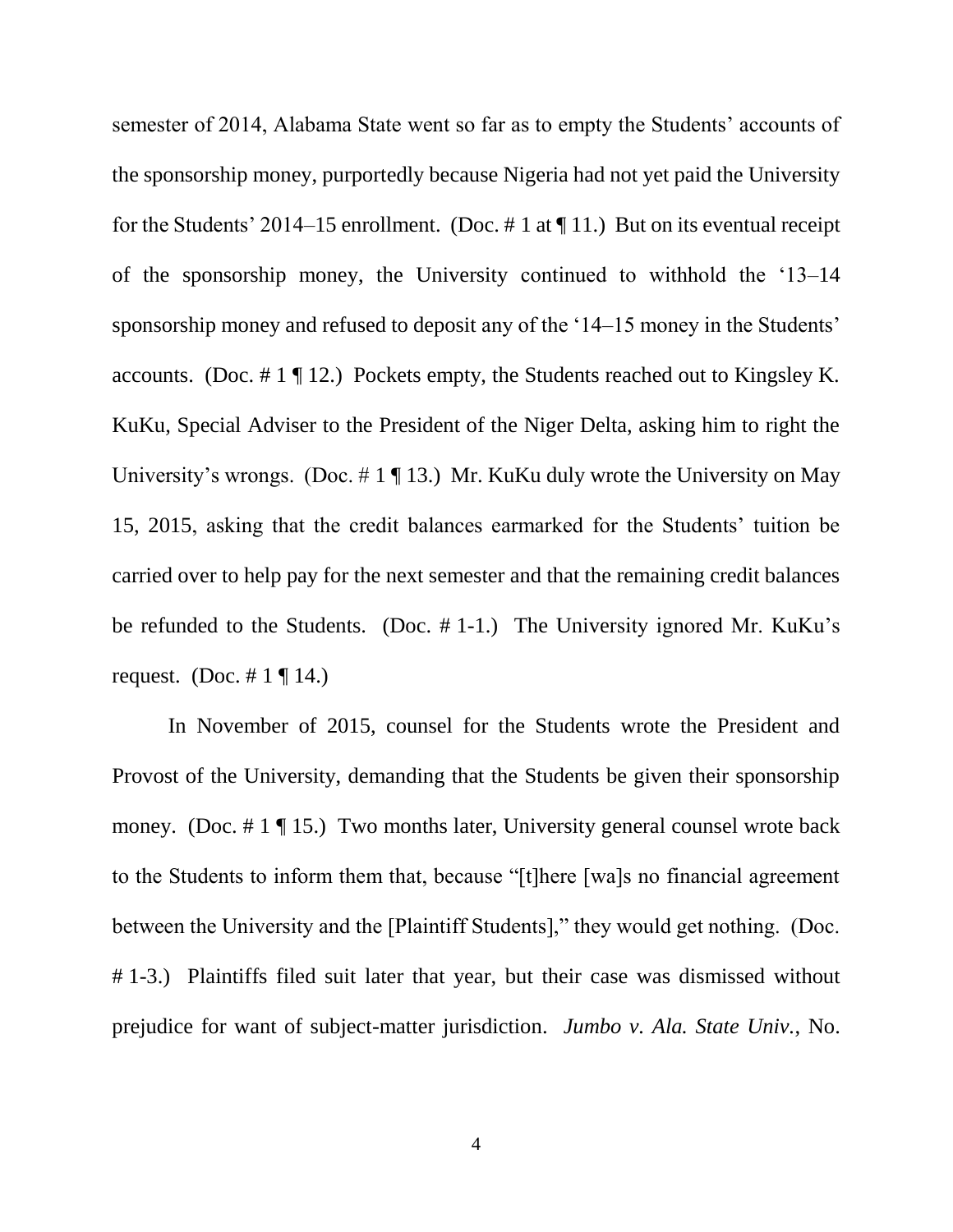2:16-CV-312-KS-GMB (M.D. Ala. July 6, 2016). The Students filed a second complaint on August 25, 2016, which is before the court today. (*See* Doc. # 1.)

### **IV. DISCUSSION**

Before reaching the sufficiency of Plaintiffs' complaint, the analysis begins with the numerous exhibits attached to the parties' briefing. Both parties build their arguments on a pile of letters, emails, declarations, affidavits, and other papers attached to their briefs. (*See generally* Docs. # 9, 14, 17.) In so doing, they aim to litigate factual questions beyond the scope of 12(b)(6). *Michel v. NYP Holdings, Inc.*, 816 F.3d 686, 701 (11th Cir. 2016) ("The clear rule in this Circuit is that consideration of material falling outside the pleadings converts a motion to dismiss into one for summary judgment.") (citing *Trustmark Ins. Co. v. ESLU, Inc.*, 299 F.3d 1265, 1267 (11th Cir. 2002)). While trial courts may consider matters outside the pleadings on conversion of the motion to dismiss into a motion for summary judgment,<sup>1</sup> the court enjoys near-absolute discretion to take such a procedural detour. 5C Charles A. Wright & Arthur R. Miller, *Federal Practice & Procedure* § 1366 (3d ed. 2016) ("[F]ederal courts have complete discretion to determine whether or

<sup>1</sup> The University's general counsel cites *Horsley v. Feldt*, 304 F.3d 1125 (11th Cir. 2002), for the proposition that these documents "may be considered by the court" even without converting the motion to dismiss into a motion for summary judgment. (Doc.  $\# 17$  at 2 n.2.) The citation ends there, but the quoted sentence does not. Rather, it continues that consideration without conversion is proper "*only if* the attached document" meets certain conditions, which are not urged here. *Horsley*, 304 F.3d at 1134 (emphasis added). The court trusts that counsel's misrepresentation of Eleventh Circuit case law is unintentional.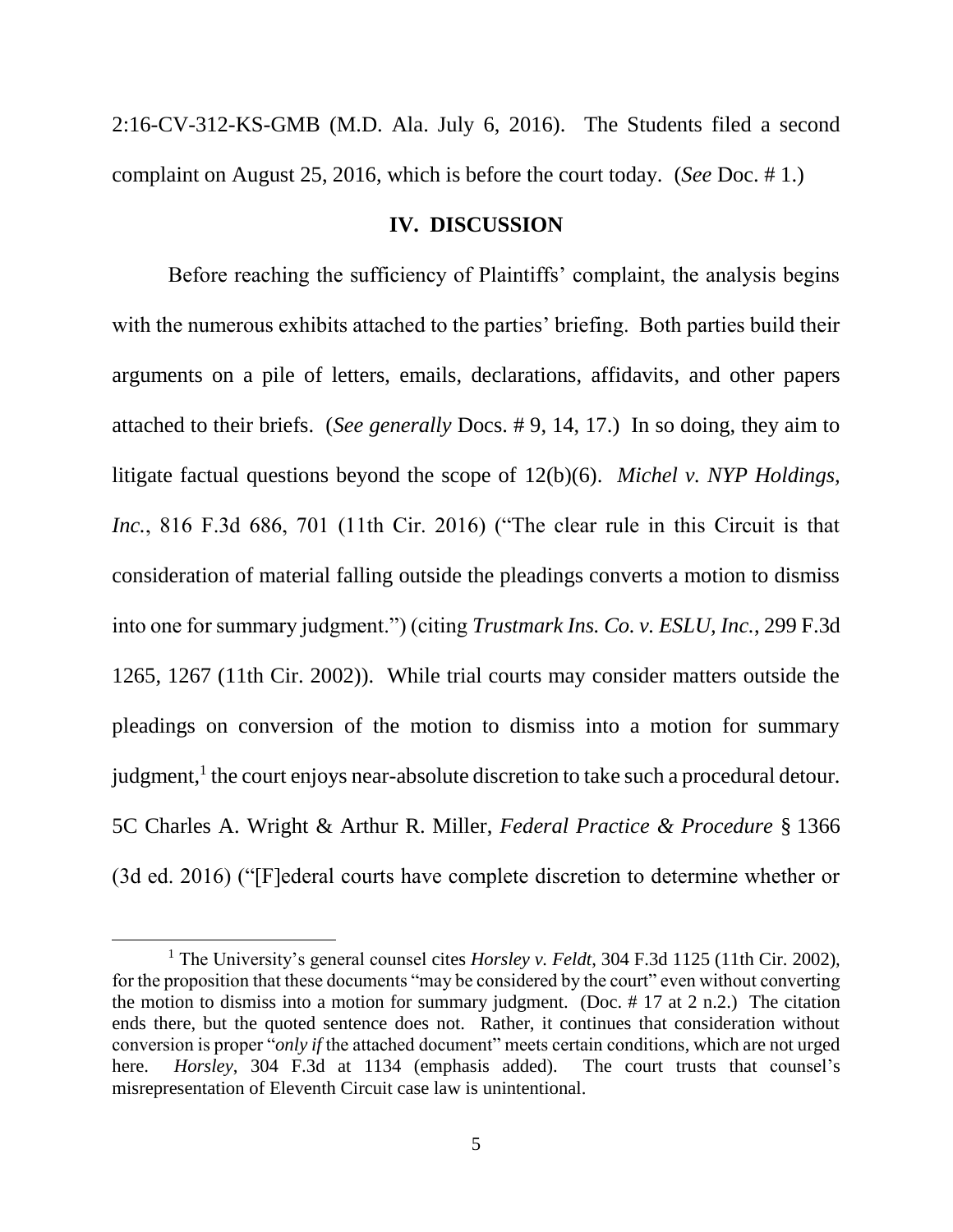not to accept the submission of any material beyond the pleadings that is offered in conjunction with a Rule 12(b)(6) motion and rely on it, thereby converting the motion, or to reject it or simply not consider it."). "A judge need not convert a motion to dismiss into a motion for summary judgment as long as he or she does not consider matters outside the pleadings." *Harper*, 592 F.3d at 1232. This is the path the court will follow. Summary judgment should not be entered absent adequate opportunity for discovery. *See Jones v. City of Columbus, Ga.*, 120 F.3d 248, 253 (11th Cir. 1997); *Snook v. Trust Co. of Ga. Bank of Savannah, N.A.*, 859 F.2d 865, 870 (11th Cir. 1988). And, somehow, missing among the mounds of extra-pleading materials is the document at the heart of this matter—the contract between Nigeria and Alabama State. In light of this underdeveloped factual record, the court will consider only the matters in the pleadings and will not convert the motion to dismiss.

Each of the Students' four claims will be discussed in turn.

## **A. National-Origin Discrimination**

In the first count of their complaint, the Students allege that the University discriminated against them on account of their national origin, thereby violating Title VI of the Civil Rights Act of 1964, 42 U.S.C. § 2000d *et seq*. (Doc. # 1, ¶¶ 21–25.) Title VI breaks down into two parts: sections 601 and 602. Section 601 mandates that no person shall "be subjected to discrimination under any program or activity receiving Federal financial assistance" on account of their "race, color, or national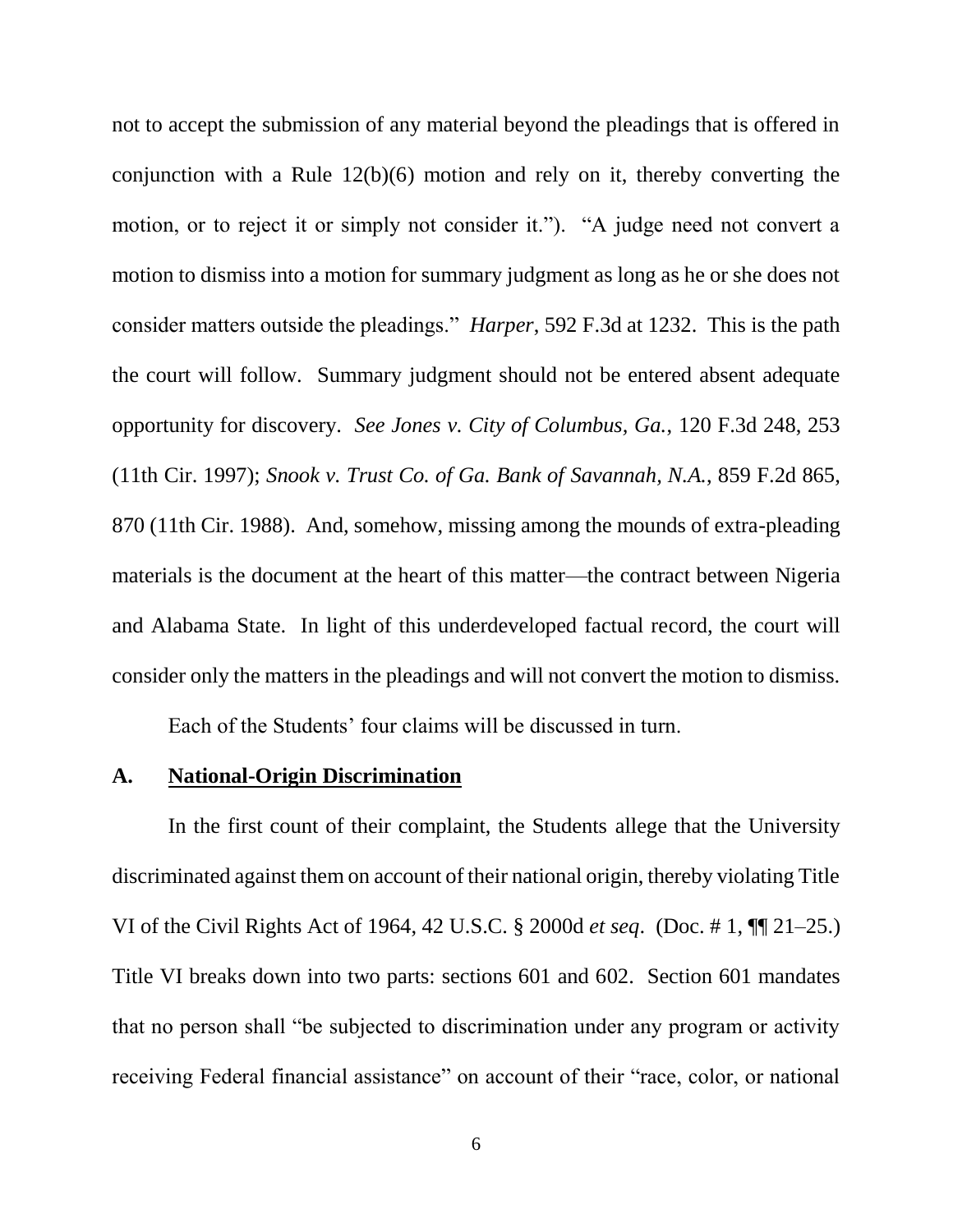origin." 42 U.S.C. § 2000d. "[T]he Supreme Court has recognized a private cause of action to enforce section 601," *see Burton v. City of Belle Glade*, 178 F.3d 1175, 1202 (11th Cir. 1999), but a plaintiff must prove intentional discrimination to prevail on a section 601 claim, *Alexander v. Sandoval*, 532 U.S. 275, 280 (2001). By contrast, section 602 "proscribe[s] activities that have a disparate impact on racial groups," *id.* at 281, and authorizes administrative rulemaking "to effectuate the provisions of § 601," *id.* at 288 (quoting 42 U.S.C. § 2000d-1) (alteration omitted). No private remedy exists for violations of section 602. *Id.* at 293. Although Plaintiffs do not specify whether they seek redress under section 601 or 602 (*see*  Doc. # 1  $\P$  21–25), as private parties they can only sue to enforce section 601. Therefore, the inquiry is whether Plaintiffs have stated a claim for relief under section 601, 42 U.S.C. § 2000d.

To state a claim under section 601, a plaintiff need only allege intentional discrimination by a federally funded entity. At this early stage in the proceeding, this is a notably light burden. *Pryor v. Nat'l Collegiate Athletic Ass'n*, 288 F.3d 548, 565 (3d Cir. 2002) (noting that 12(b)(6) dismissals of section 601 claims are rarely upheld on appeal). After all, "issues involving state of mind," such as discriminatory intent, involve fact-focused questions that "are often unsuitable for a Rule 12(b)(6) motion to dismiss." *Id.* The Students' complaint clears this low bar.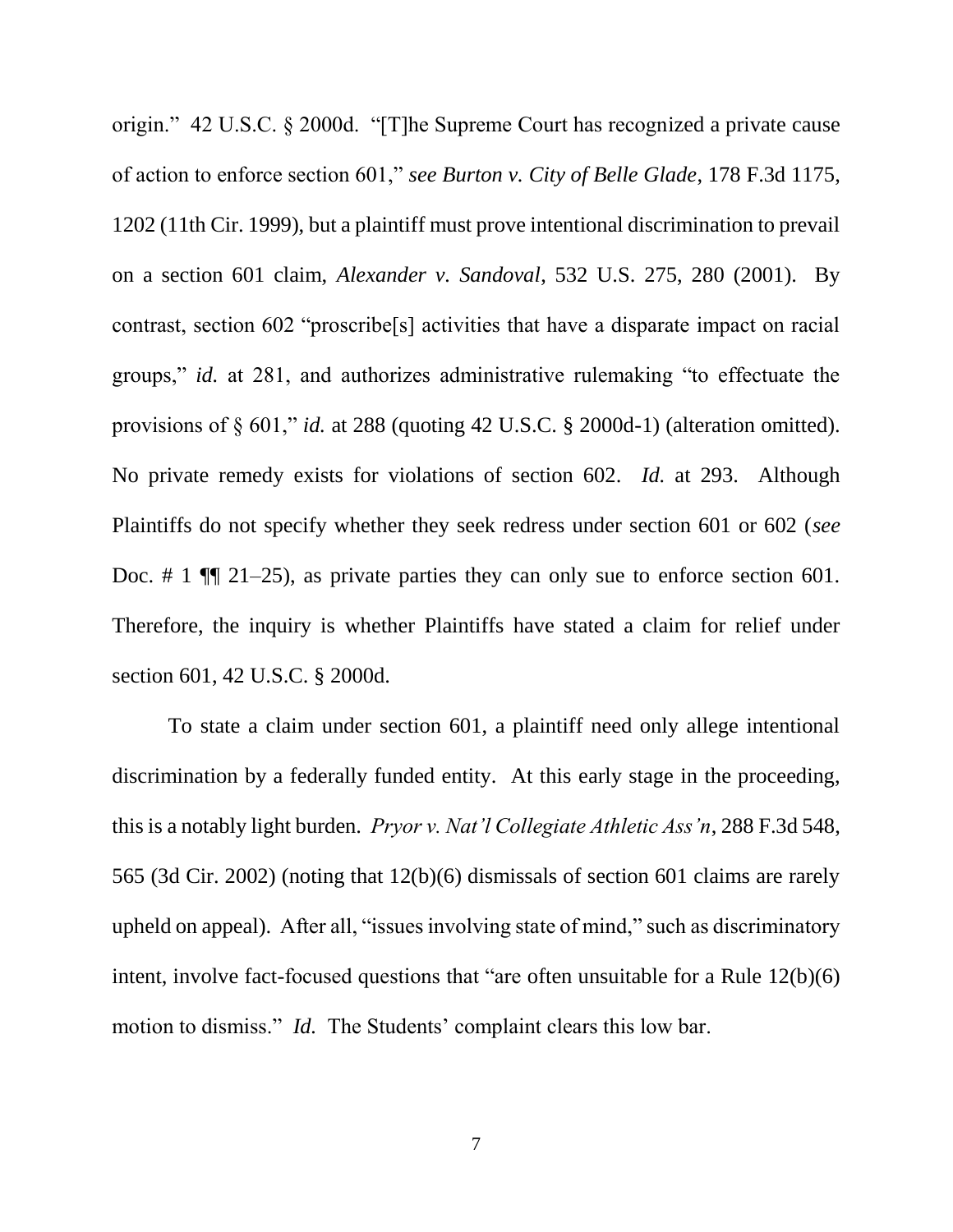The Students have alleged that "ASU receives money and/or transfers of goods from the United States federal government" (Doc.  $\# 1 \P 3$ ), showing that the University is a federally funded entity. As for intentional discrimination, the Plaintiff Students allege that the University confiscated their sponsorship money, refused to return the funds even after Mr. KuKu's letter, and that the University properly disburses scholarship money it receives for its non-Nigerian students. (Doc. # 1 ¶¶ 12, 14, 18.) The paucity of on-point Eleventh Circuit precedent notwithstanding, trial courts in other circuits have declined to dismiss Title VI claims founded on lesser allegations. *E.g.*, *Rubio v. Turner Unified Sch. Dist. No. 202*, 453 F. Supp. 2d 1295, 1306 (D. Kan. 2006) (finding plaintiff had stated a claim under section 601 by alleging that the defendant school system acted intentionally in enacting an English-only policy). The Students have alleged that the University employs a scholarship/sponsorship disbursement policy that privileges enrollees from other nations over enrollees from Nigeria; this disparate impact is enough to show discriminatory intent at the  $12(b)(6)$  stage.<sup>2</sup> Therefore, the Students' Title VI claim survives 12(b)(6) scrutiny.

 $2$  To be sure, looking at the disbursement policy's disparate impact seems to run against the Supreme Court's ruling that no private cause of action exists to enforce the disparate-impact regulations authorized by section 602. However, the Court has firmly stated that impact informs the inquiry into intent. "[T]he impact of an official action is often probative of why the action was taken in the first place since people usually intend the natural consequences of their actions." *Reno v. Bossier Parish Sch. Bd.*, 520 U.S. 471, 487 (1997) (citing *Village of Arlington Heights v. Metro. Hous. Dev. Corp.*, 429 U.S. 252, 266 (1977)). Therefore, the court looks to the allegations evincing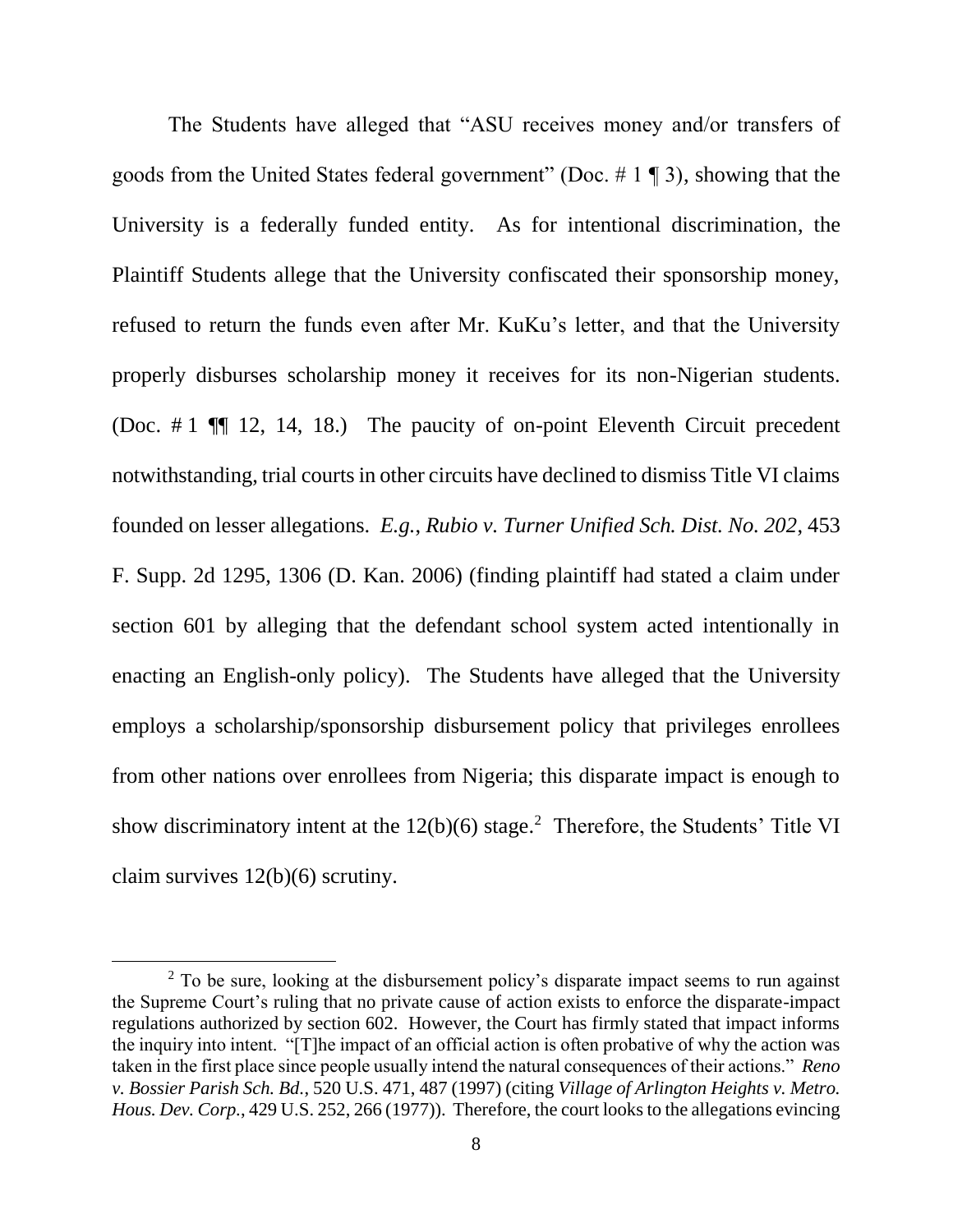## **B. Breach of Fiduciary Duty**

 $\overline{\phantom{a}}$ 

Under Alabama law, a plaintiff must establish three elements to recover for breach of a fiduciary duty: "(1) the existence of a fiduciary duty between the parties; (2) the breach of that duty; and (3) damages suffered as a result of the breach." *Regions Bank v. Lowrey*, 101 So. 3d 210, 219 (Ala. 2012) (citing *Hensley v. Poole*, 910 So. 2d 96, 106 (Ala. 2005)). The Students have alleged the second two elements of this cause of action: Assuming that it owed a fiduciary duty to the Students, the University breached that duty by failing to properly handle the sponsorship money. (Doc. # 1 ¶¶ 10–12, 16–17.) And the Students were damaged by being denied the use of money that was properly theirs—or at least they so allege. (Doc.  $\# 1 \P\P 14$ , 17.) The 12(b)(6) inquiry therefore hinges on whether the University owed the Plaintiff Students a fiduciary duty.

Although no Alabama case law has recognized a general fiduciary duty owed by universities to their students, a confidential relationship conceivably may have arisen between Alabama State and the Plaintiff Students. Alabama law does not restrict "[t]he fiduciary relation . . . to such confined relations as trustee and beneficiary, partners, principal and agent, guardian and ward, managing directors and corporation, etc." *Line v. Ventura*, 38 So. 3d 1, 12 (Ala. 2009) (quoting *Morgan* 

disparate impact of Alabama State's scholarship disbursement policy as indicia of the University's discriminatory intent.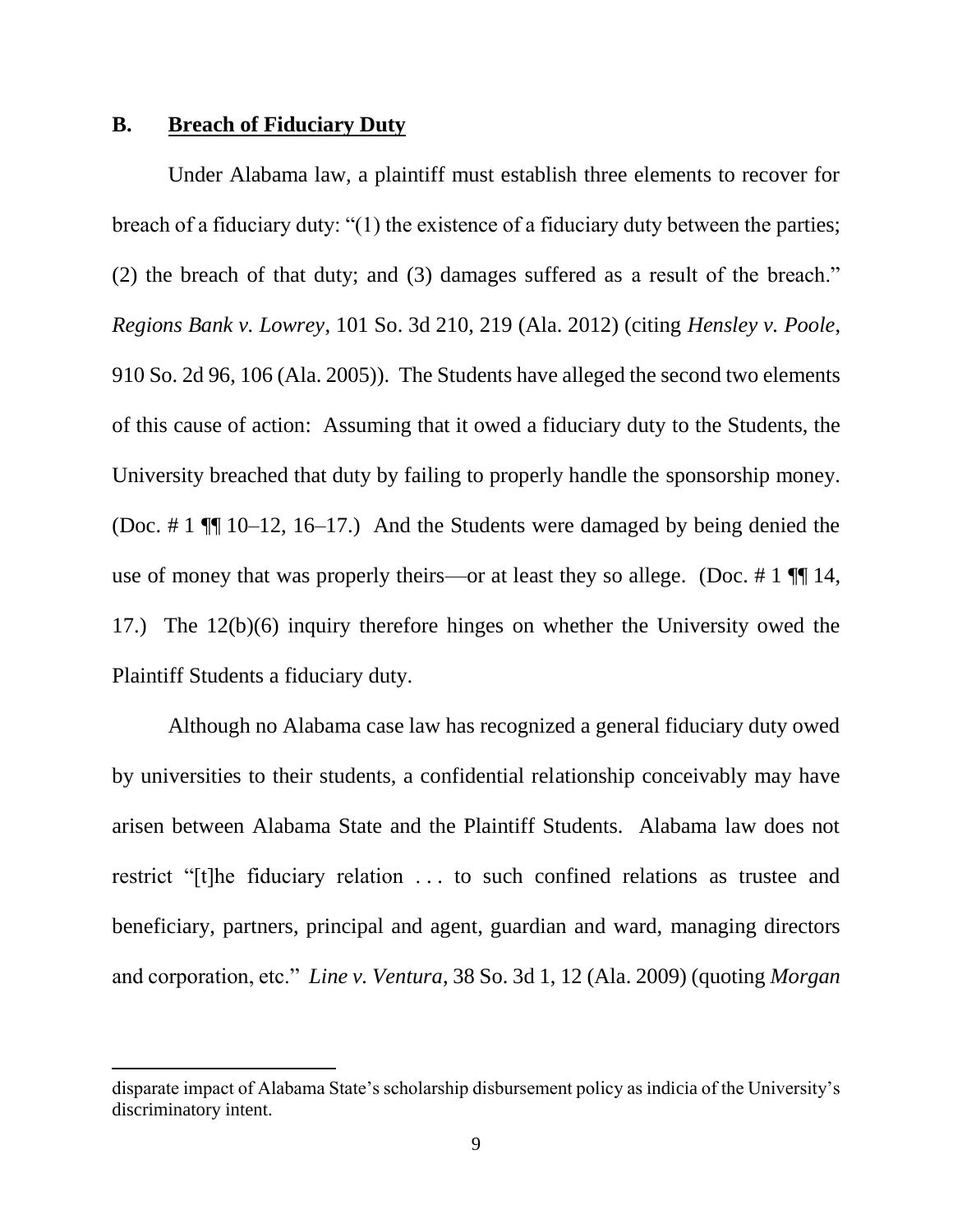*Plan Co. v. Vellianitis*, 116 So. 2d 600, 603 (Ala. 1959)). Instead, the fiduciary duty attaches to "all persons who occupy a position out of which the duty of good faith ought in equity and good conscience to arise." *Id.* (quoting *Morgan Plan Co.*, 116 So. 2d at 603). As described in an earlier case, a fiduciary duty arises in "all cases in which confidence is reposed by one party in another, and the trust or confidence is accepted under circumstances which show that it was founded on intimate personal and business relations between the parties, which gave the one advantage or superiority over the other." *Cannon v. Gilmer*, 33 So. 659, 659 (Ala. 1903). This is necessarily a fact-intensive inquiry that looks beyond formal labels and titles. *See, e.g.*, *Hopkins v. Hopkins*, 983 So. 2d 382, 391 (Ala. Civ. App. 2007) (declining to find a confidential relationship between parents and son). While no court has distilled the inquiry into a factor- or element-based analysis, $3$  the common thread

l

<sup>&</sup>lt;sup>3</sup> The Alabama judiciary has spilled plenty of ink on this question. As defined by the state supreme court in 2009, a confidential or fiduciary

relationship is one in which one person occupies toward another such a position of adviser or counselor as reasonably to inspire confidence that he will act in good faith for the other's interests, or when one person has gained the confidence of another and purports to act or advise with the other's interest in mind; where trust and confidence are reposed by one person in another who, as a result, gains an influence or superiority over the other; and it appears when the circumstances make it certain the parties do not deal on equal terms, but, on the one side, there is an overmastering influence, or, on the other, weakness, dependence, or trust, justifiably reposed; in both an unfair advantage is possible. It arises in cases in which confidence is reposed and accepted, or influence acquired, and in all the variety of relations in which dominion may be exercised by one person over another.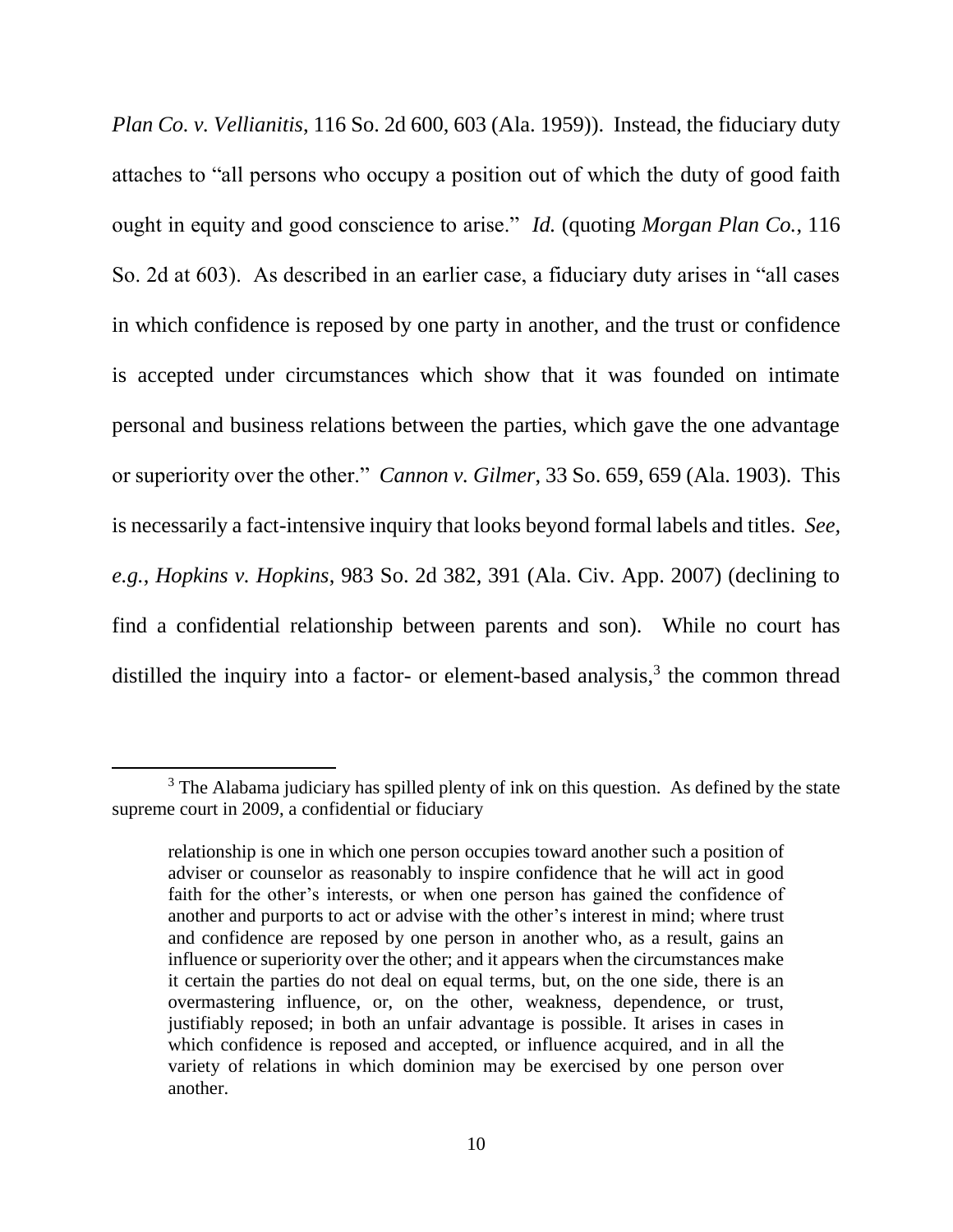seems to be one party's dependence on or subjugation by the other. *E.g.*, *Jordan v. Mitchell*, 705 So. 2d 453, 461 (Ala. Civ. App. 1997) (holding that unmarried cohabitants were not in a confidential relationship, because the female cohabitant did not rely or depend on the promises or financial expertise of the male cohabitant).

Confined by the pleadings and the limited record before it, the court will assume the existence of a fiduciary relationship between the University and the Students. The Students allege that the University held their sponsorship money and limited its use to certain school expenses. (Doc.  $\# 1 \P 14$ .) Such a practice places the Students' purse strings firmly in the grasp of the University, giving it the sort of "overmastering influence" over the Students that is a hallmark of a fiduciary relationship. *Line*, 38 So. 3d at 13. The University's control over the Students' sponsorship money similarly puts the Students into a position of "weakness, dependence, or trust," and opens the door for the University to obtain "an unfair advantage" by exercising "dominion" over the Students.<sup>4</sup> *Id.* Moreover, because

*Line*, 38 So. 3d at 13 (internal quotation marks omitted) (quoting *Bank of Red Bay v. King*, 482 So. 2d 274, 284 (Ala. 1985)). Thus, rather than looking to fixed elements or labeled relationships, the court asks whether the University occupied a position of dominance and trust over the Students.

<sup>&</sup>lt;sup>4</sup> The University argues that "the lack of decided caselaw in this area . . . shows there is no recognized claim that a university has a fiduciary obligation toward its students." (Doc. # 9 at 6.) For one, this argument mistakes absence of consensus for consensus of absence and ignores the growing body of commentators advocating for such a duty. *See, e.g.*, Kent Weeks & Rich Haglund, *Fiduciary Duties of College and University Faculty and Administrators*, 29 J.C. & U.L. 153, 159 (2002) (arguing that "the necessary elements [of a fiduciary relationship] can be established" in the campus context). But more importantly, the University's reasoning here implies that it occupies a normal academic role in relation to the Plaintiff Students. This is not so: The Students allege that the University exercised total control over their sponsorship money,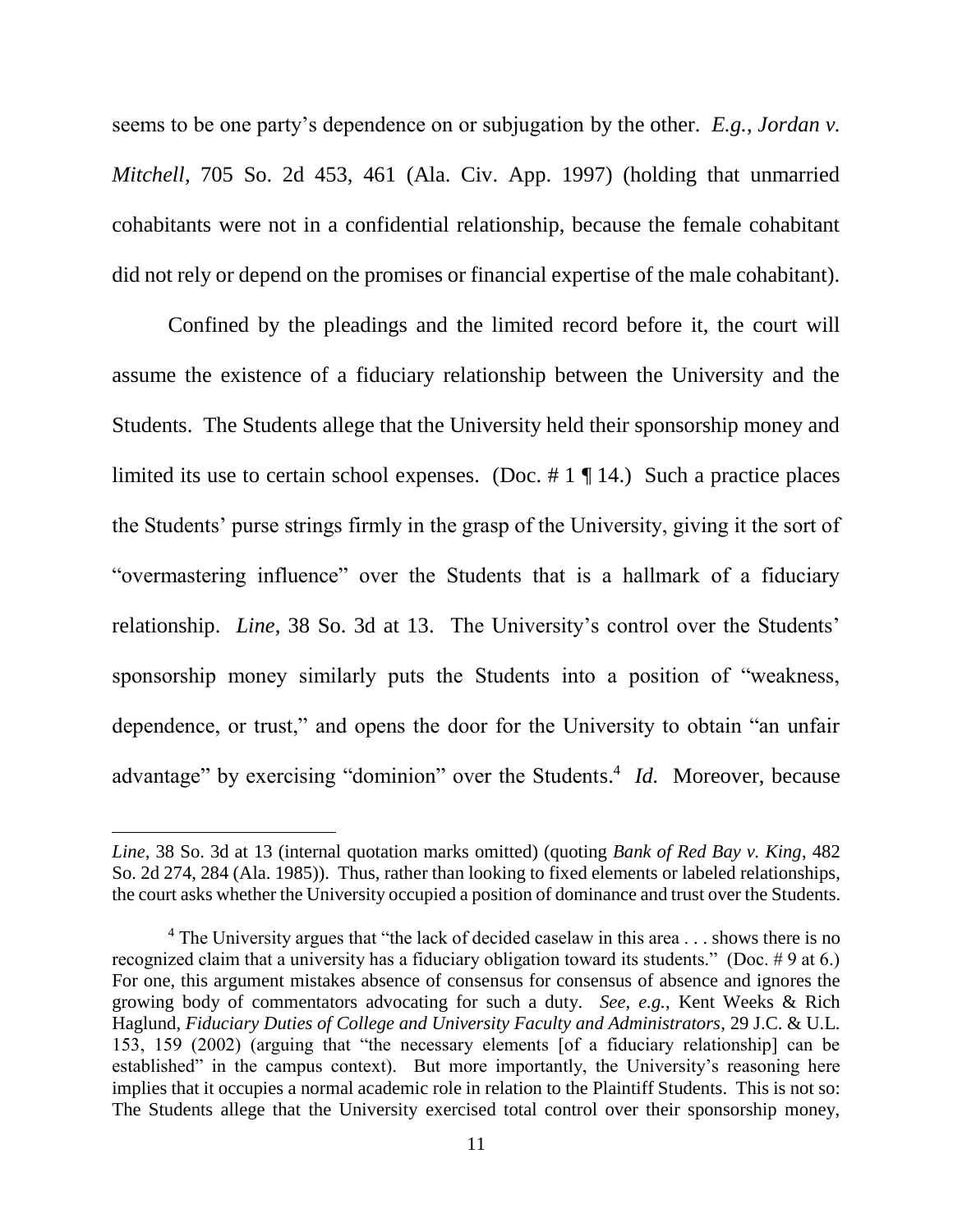Plaintiffs' other claims survive, retaining the claim for breach of fiduciary duty will not increase the burden of discovery. And, it should be noted, the University remains free to argue against the existence of a confidential relationship at the summaryjudgment stage. The Students have therefore stated a claim for breach of fiduciary duty.

### **C. Breach of Contract for the Benefit of a Third Party**

"To recover under a third-party beneficiary theory, the complainant must show: 1) that the contracting parties intended, at the time the contract was created, to bestow a direct benefit upon a third party; 2) that the complainant was the intended beneficiary of the contract; and 3) that the contract was breached." *Sheetz, Aiken & Aiken, Inc. v. Spann, Hall, Ritchie, Inc.*, 512 So. 2d 99, 101–02 (Ala. 1987) (citations omitted). Because the Students have plausibly alleged facts in their complaint that satisfy these elements, the University's motion to dismiss will be denied.

The Students have alleged that Alabama State and Nigeria intended to bestow a benefit—namely, the academic sponsorship—on the Plaintiff Students. (Doc. # 1 ¶¶ 2, 4.) As the intended recipients of the sponsorship money, the Plaintiff Students were the intended beneficiaries of the contract. (Doc. # 1 ¶ 3.) And although the sponsorship contract is not before the court—the parties apparently decided that their

giving Alabama State a central role in the Plaintiff Students' finances—a role the University does not play for its other scholarship recipients. (*See* Doc. # 1 ¶ 18.) The confused state of the Alabama case law therefore does not compel dismissal of this claim.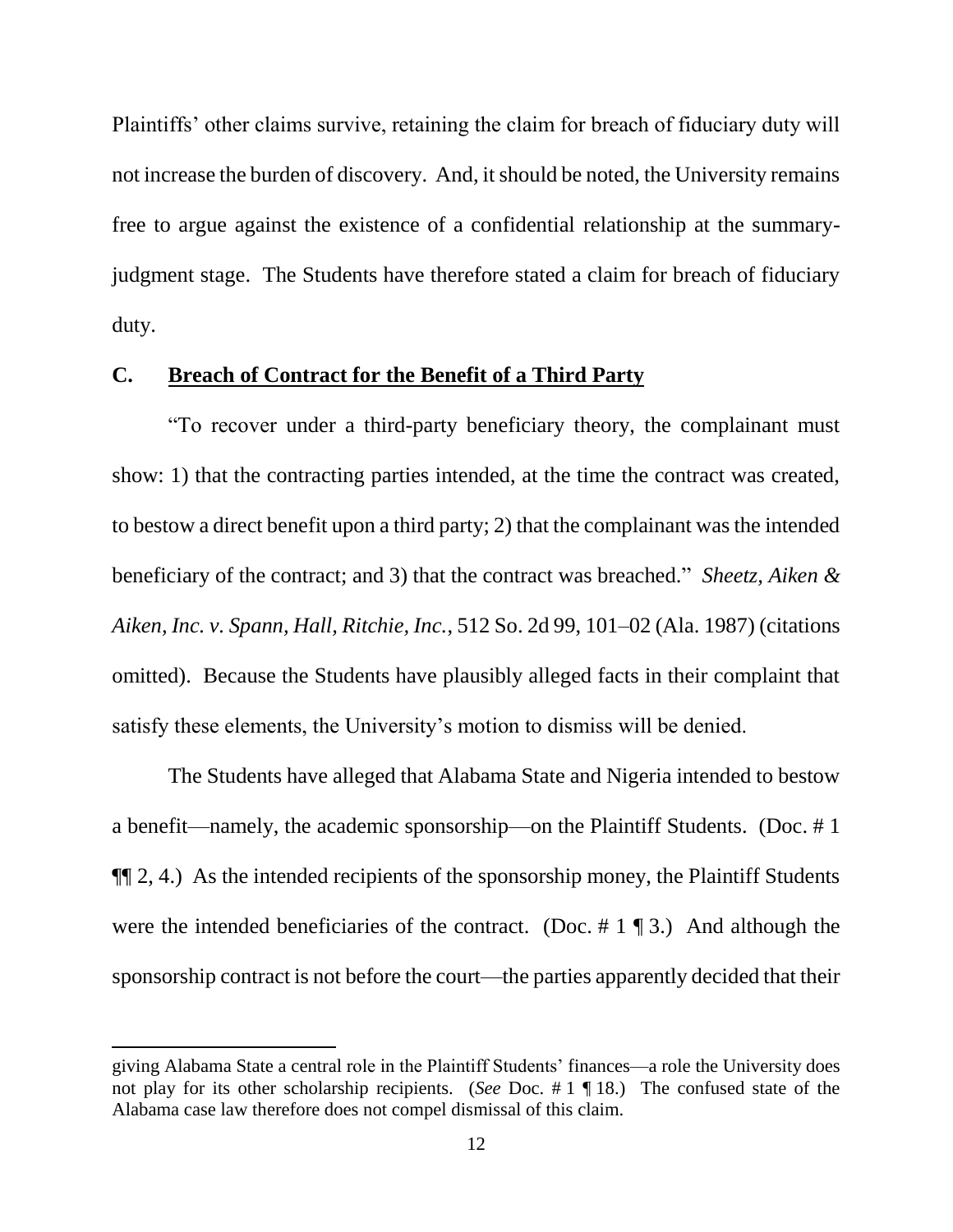various letters, declarations, and other extrinsic evidence were more worthy of judicial consideration—the Students have alleged that the University failed to turn over monies that they were owed, which would presumably breach the contract. (Doc. # 1 ¶¶ 12–13, 17.) The Students have therefore stated a claim to recover as the third-party beneficiaries of the sponsorship contract between Alabama State and Nigeria.

#### **D. Unjust Enrichment**

Alabama courts deem unjust "[t]he retention of a benefit" where "(1) the donor of the benefit acted under a mistake of fact or in misreliance on a right or duty, or (2) the recipient of the benefit engaged in some unconscionable conduct, such as fraud, coercion, or abuse of a confidential relationship." *Mantiply v. Mantiply*, 951 So. 2d 638, 654–55 (Ala. 2006) (quoting *Welch v. Montgomery Eye Physicians, P.C.*, 891 So. 2d 837, 843 (Ala. 2004)) (alterations and internal quotation marks omitted). "In the absence of mistake or misreliance by the donor or wrongful conduct by the recipient, the recipient may have been enriched, but he is not deemed to have been *unjustly* enriched." *Id.* (quoting *Welch*, 891 So. 2d at 843) (emphasis in original). The Students have successfully alleged a breach of fiduciary duty by the University, which suffices to show the sort of "unconscionable conduct" required by Alabama law. Therefore, Plaintiffs have stated a claim for unjust enrichment that survives Rule 12(b)(6) scrutiny.